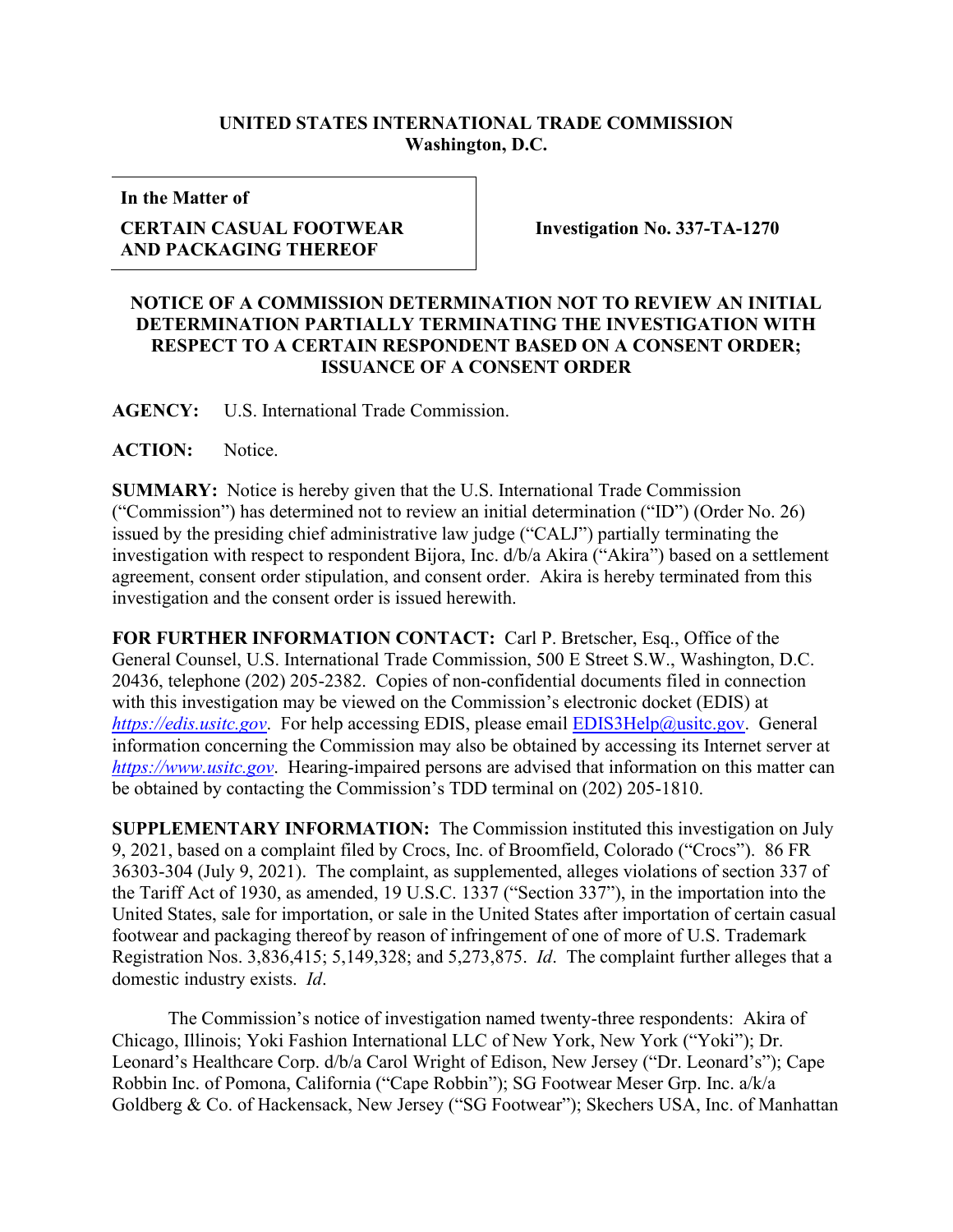Beach, California ("Skechers"); Fujian Huayan Well Import and Export Trade Co., Ltd. of Fuzhou, Fujian Province, China ("Fujian"); Fullbeauty Brands Inc. of New York, New York ("Fullbeauty"); Legend Footwear, Inc. d/b/a Wild Diva of City of Industry, California ("Wild Diva"); Crocsky of Austin, Texas; Hawkins Footwear, Sports, Military & Dixie Store of Brunswick, Georgia; Hobibear Shoes and Clothes Ltd. of Brighton, Colorado; Hobby Lobby Stores, Inc. of Oklahoma City, Oklahoma; Ink Tee of Los Angeles, California; La Modish Boutique of West Covina, California; Loeffler Randall Inc. of New York, New York; Maxhouse Rise Ltd. of Hong Kong; PW Shoes, Inc. of Maspeth, New York; Shoe-Nami Inc. of Gretna, Louisiana; Star Bay Group Inc. of Hackensack, New Jersey; Quanzhou ZhengDe Network Corp. of Quanzhou, Fujian Province, China; 718 Closeouts of Brooklyn, New York; and Royal Deluxe Accessories, LLC of New Providence, New Jersey. The Office of Unfair Import Investigations ("OUII") was also named as a party to this investigation.

On August 24, 2021, the Commission partially terminated the investigation with respect to Skechers based on a settlement agreement between Crocs and Skechers. Order No. 12 (Aug. 11, 2021), *unreviewed by* Comm'n Notice (Aug. 24, 2021).

On September 24, 2021, the Commission partially terminated the investigation with respect to Cape Robbin and SG Footwear based on settlement agreements, consent orders, and consent order stipulations and issued the two consent orders. Order No. 16 (Aug. 26, 2021) (SG Footwear), Order No. 17 (Aug. 16, 2021) (Cape Robbin), *unreviewed by* Comm'n Notice (Sept. 24, 2021).

On September 29, 2021, the Commission partially terminated the investigation with respect to Dr. Leonard's based on a settlement agreement, consent order, and consent order stipulation and issued the consent order. Order No. 20 (Sept. 1, 2021), *unreviewed by* Comm'n Notice (Sept. 29, 2021).

On October 7, 2021, the Commission partially terminated the investigation with respect to Fullbeauty and Wild Diva based on a settlement agreements, consent orders, and consent order stipulations and issued two consent orders. Order No. 22 (Sept. 9, 2021) (Fullbeauty), Order No. 23 (Sept. 9, 2021) (Wild Diva), *unreviewed by* Comm'n Notice (Oct. 7, 2021).

On October 7, 2021, the Commission partially terminated the investigation with respect to Fujian based on a settlement agreement, consent order, and consent order stipulation and issued the consent order. Order No. 24 (Sept. 17, 2021), *unreviewed by* Comm'n Notice (Oct. 7, 2021).

On October 7, 2021, the Commission partially terminated the investigation with respect to Yoki based on a settlement agreement, consent order, and consent order stipulation and issued the consent order. Order No. 25 (Sept. 22, 2021), *unreviewed by* Comm'n Notice (Oct. 7, 2021)

On September 13, 2021, Crocs and Akira jointly moved to terminate the investigation with respect to Akira based on a settlement agreement, consent order stipulation, and consent